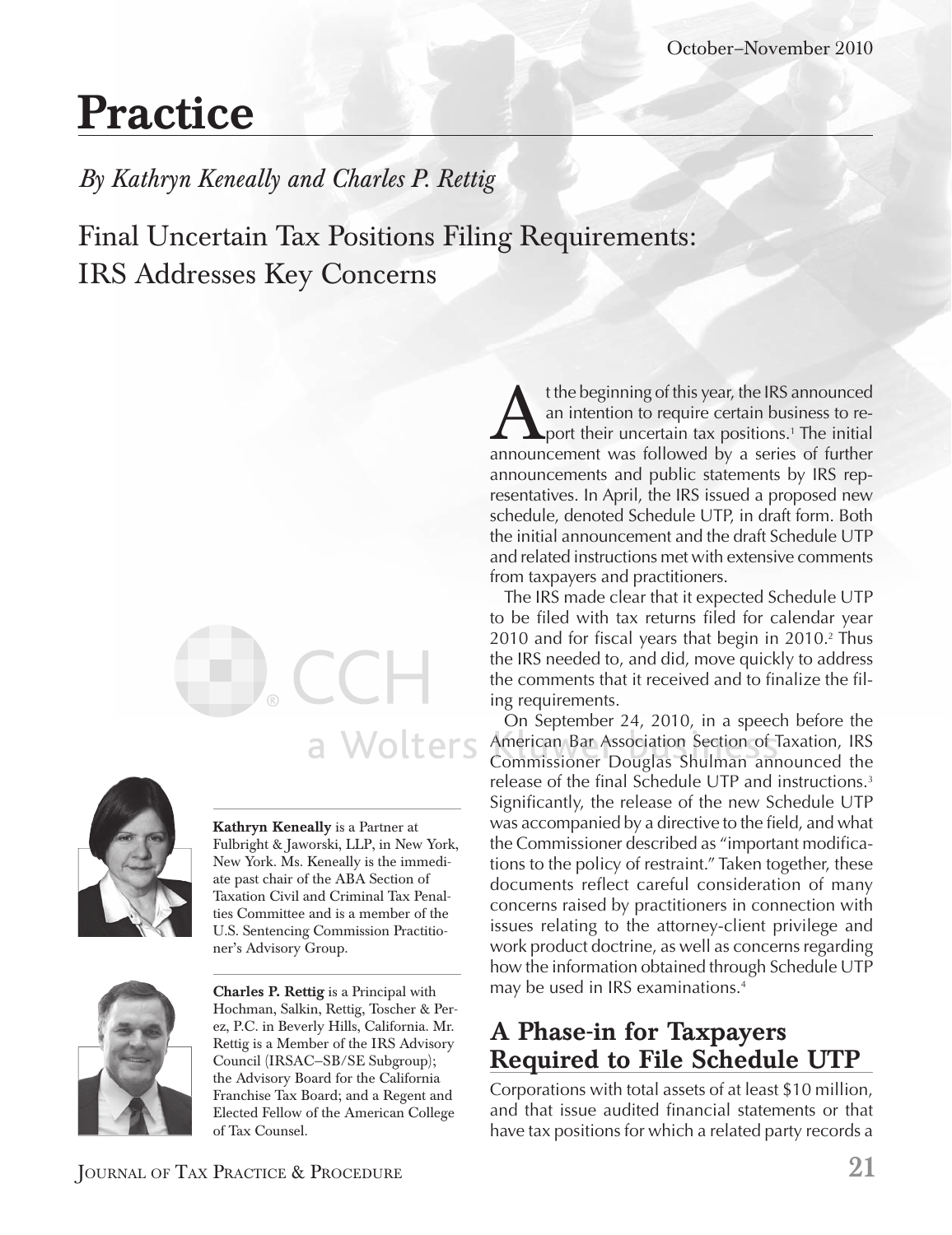reserve in an audited financial statement, will eventually be required to complete Schedule UTP.5 The IRS solicited and received comments concerning whether there should be transition rules or other limitations to the class of taxpayers to be included in the filing requirements.

In Announcement 2010-75, the IRS set out a fiveyear phase-in of the Schedule UTP filing requirement. Corporations meeting the other filing criteria with assets equal to or exceeding \$100 million are subject to immediate filing requirements; the threshold will be reduced to \$50 million for tax year 2012 and to \$10 million for tax year 2014.

The IRS noted that many commentators suggested that taxpayers in the Compliance Assurance Program (CAP) and taxpayers under continuous audit (CIC taxpayers) be excluded from the reporting requirements.<sup>6</sup> The final Schedule UTP instructions contain no such exclusion, but Announcement 2010-75 stated that further guidance concerning Schedule UTP compliance by CAP taxpayers will be forthcoming.

#### **Significant Changes from the Draft to the Final UTP Schedule**

The final instructions for the new Schedule UTP require the reporting of tax positions for which require the reporting of tax positions for which<br>"[e]ither the corporation or a related party has recorded a reserve with respect to that tax position for U.S.  $\,$ federal income tax in audited financial statements, or the corporation or related party did not record a reserve for that position because the corporation  $\subset$  treatment of expects to litigate the position." "

The IRS responded to comments that raised concerns regarding specific provisions of the draft UTP Schedule. First, the draft UTP Schedule had included a proposed requirement that taxpayers set out a "maximum tax adjustment" for each uncertain tax position listed on the schedule. This proposed requirement was criticized by many commentators for a number of reasons, including burdensomeness and the risk that the stated figures, while not necessarily reflecting the realistic amount in dispute, could distort the examination process. In response, the IRS eliminated the requirement. Instead, the final Schedule UTP requires taxpayers to rank all reported tax positions based on the amount of the U.S. federal income tax reserve recorded for that position, and to designate those tax positions for which the reserve exceeds 10 percent of the aggregate of reserves for all tax positions reported on Schedule UTP. Announcement 2010-75 summarized that this requirement is intended to allow the IRS to evaluate the materiality of the items reported on Schedule UTP, stating: "This method relies on the reserve computations that corporations perform for audited financial statement purposes, but does not require disclosure of the actual amounts of the tax reserves."7

In the draft Schedule UTP and instructions, the IRS would have required taxpayers to report tax positions for which no reserve was recorded because the corporation had determined that it was the IRS's administrative practice not to raise the issue during examination. Many commentators objected to the inclusion of these positions, noting that corporations would be required to undertake an analysis far beyond financial reporting requirements. In Announcement 2010-75, the IRS noted that this proposed item had been removed from the final UTP schedule, based on a conclusion that "concerns about the administrability of this requirement outweighed the value of the information that may be included."8 The IRS stated, however, that it "will continue to explore ways to assess the impact of these positions on overall tax compliance."9

Similar to the administrative practice issue, many commentators had faulted the draft Schedule UTP for requiring disclosure of a position for which no reserve was recorded based on the corporation's expectation to litigate the position. The final Schedule UTP retains this requirement. The instructions, however, clarify that the corporation may rely on the same documentation and analysis that it used in determining the treatment of that position in deciding not to record a reserve in its financial statements.<sup>10</sup> This requirement, when taken together with other provisions of the draft Schedule UTP, raised a number of concerns regarding the attorney-client privilege and the work product doctrine. While retaining this requirement, the final Schedule UTP mitigated these concerns with other changes.

For those concerned about the protections of the attorney-client privilege and work product doctrine, possibly the most significant change from the draft to the final Schedule UTP is the elimination of the requirement to include the rationale and nature of the uncertainty. As revised, the instructions require a concise description of the tax position, including a description of the relevant facts affecting the tax treatment of the position and information that reasonably can be expected to apprise the IRS of the identity of the tax position and the nature of the issue. Significantly, as Announcement 2010-75 sum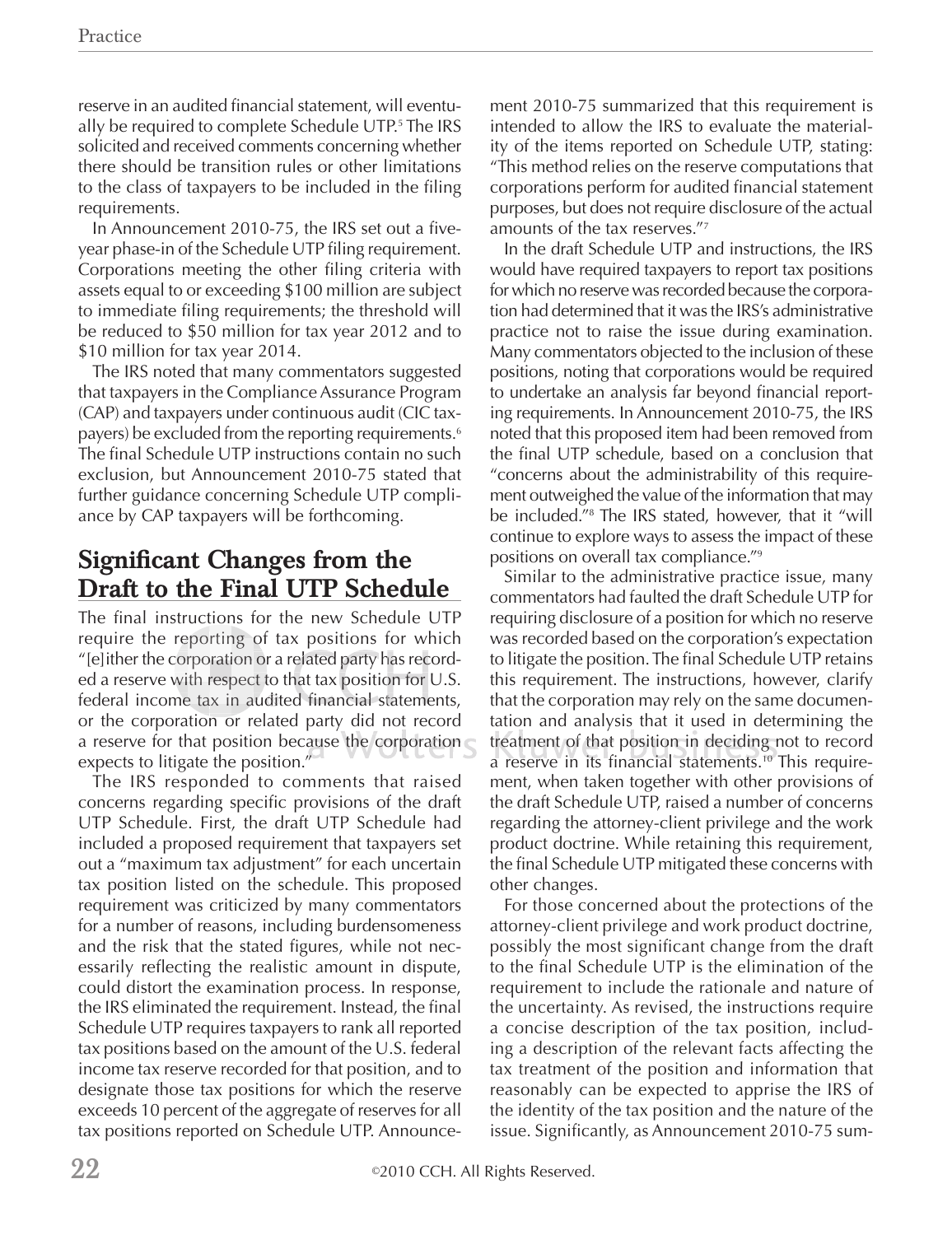marized, "the final instructions expressly state that a corporation is not required to include an assessment of the hazards of a tax position or an analysis of the support for or against the tax position."<sup>11</sup>

### **Policy of Restraint Strengthened**

The draft Schedule UTP and related announcements by the IRS gave rise to many concerns regarding potential waivers of the protections of the attorney-client privilege, the work product immunity and the statutory tax practitioner privilege.12 Many were concerned that the Schedule would require the disclosure of privileged information, or more subtly, that disclosure of certain information might be deemed a subject matter waiver of underlying legal analysis and advice.

The revisions to Schedule UTP reflect that these concerns were heard by the IRS, most significantly in the elimination of the requirement that the rationale and nature of the uncertainty be set out. In addition, simultaneous with the release of the final Schedule UTP, the IRS released a revised statement of its policy of restraint, directed at addressing these concerns.13

The IRS's long-standing policy of restraint states that the IRS will seek tax accrual work papers only in "unusual circumstances." $14}$  In setting out this in "unusual circumstances."<sup>14</sup> In setting out this<br>"policy of restraint," the Internal Revenue Manual defines "tax accrual work papers" as "those audit work papers, whether prepared by the taxpayer, the taxpayer's accountant, or the independent auditor, that relate to the tax reserve for current,  $\epsilon$ deferred and potential or contingent tax liabilities … and to footnotes disclosing those tax reserves on audited financial statements."15 The INTERNAL REVENUE MANUAL defines "unusual circumstances" as follows: ircumstances."<sup>14</sup> In setting out this positions reported on Schedule Uraint," the INTERNAL REVENUE MANUAL of any reserve related to a tax position corrual work papers" as "those audit Schedule UTP, and the computa whether

- A specific issue has been identified by the examiner  $\overline{\phantom{a}}$ for which there exists a need for additional facts.
- The examiner has sought from the taxpayer and П available third parties all the facts known to them relating to the identified issue.
- The examiner has sought a supplementary  $\blacksquare$ analysis (not necessarily contained in the work papers) of facts relating to the identified issue and the examiner has performed a reconciliation of the taxpayer's Schedule M-1 or M-3 as it pertains to the identified issue.<sup>16</sup>

Examiners are instructed to seek tax accrual work papers only when "factual data cannot be obtained from the taxpayer's records or from available third parties, and then only as a collateral source for factual data." They are further instructed to limit such requests "to the portion of the work papers that is material and relevant to the examination."17

In Announcement 2010-76, the IRS stated that it "will forego seeking particular documents that relate to uncertain tax positions and the workpapers that document the completion of Schedule UTP." In connection with the new Schedule UTP filing requirements, the policy of restraint will now provide: "If a document is otherwise privileged under the attorneyclient privilege, the tax advice privilege in Code Sec. 7525, or the work product doctrine and the document was provided to an independent auditor as part of an audit of the taxpayer's financial statements, the Service will not assert during an examination that privilege has been waived by such disclosure."18

The new additions to the policy of restraint contains exceptions for (1) other acts by a taxpayer that waives the applicable privilege, and (2) a request for tax accrual workpapers is made based on unusual circumstances or a claim for tax benefits for a listed transaction. Upon a request in an examination for tax reconciliation workpapers, the policy of restraint will permit a taxpayer to redact drafts and comments relating to the concise description of tax positions reported on Schedule UTP, the amount of any reserve related to a tax position reported on Schedule UTP, and the computations relating to the ranking of tax positions or the designation of a major tax position on the Schedule.<sup>19</sup>

## **Guidance to the Field**

Schedule UTP is ushering in a new era. It is clearly intended and will be used as a tool in future examinations. Simultaneous with its release, the IRS issued filed guidance, which provided this valuable caution to examining agents in the Large Business and International Division:

[E]ssential to LB&I's success with UTPs is ensuring that examiners conduct examinations consistent with the understanding that UTPs are uncertain for a number of reasons, including ambiguity in the law and a lack of published guidance on issues. This means that items disclosed on a Schedule UTP may or may not require an examination or an audit adjustment by the examiner. Although the Schedule UTP is intended to expedite